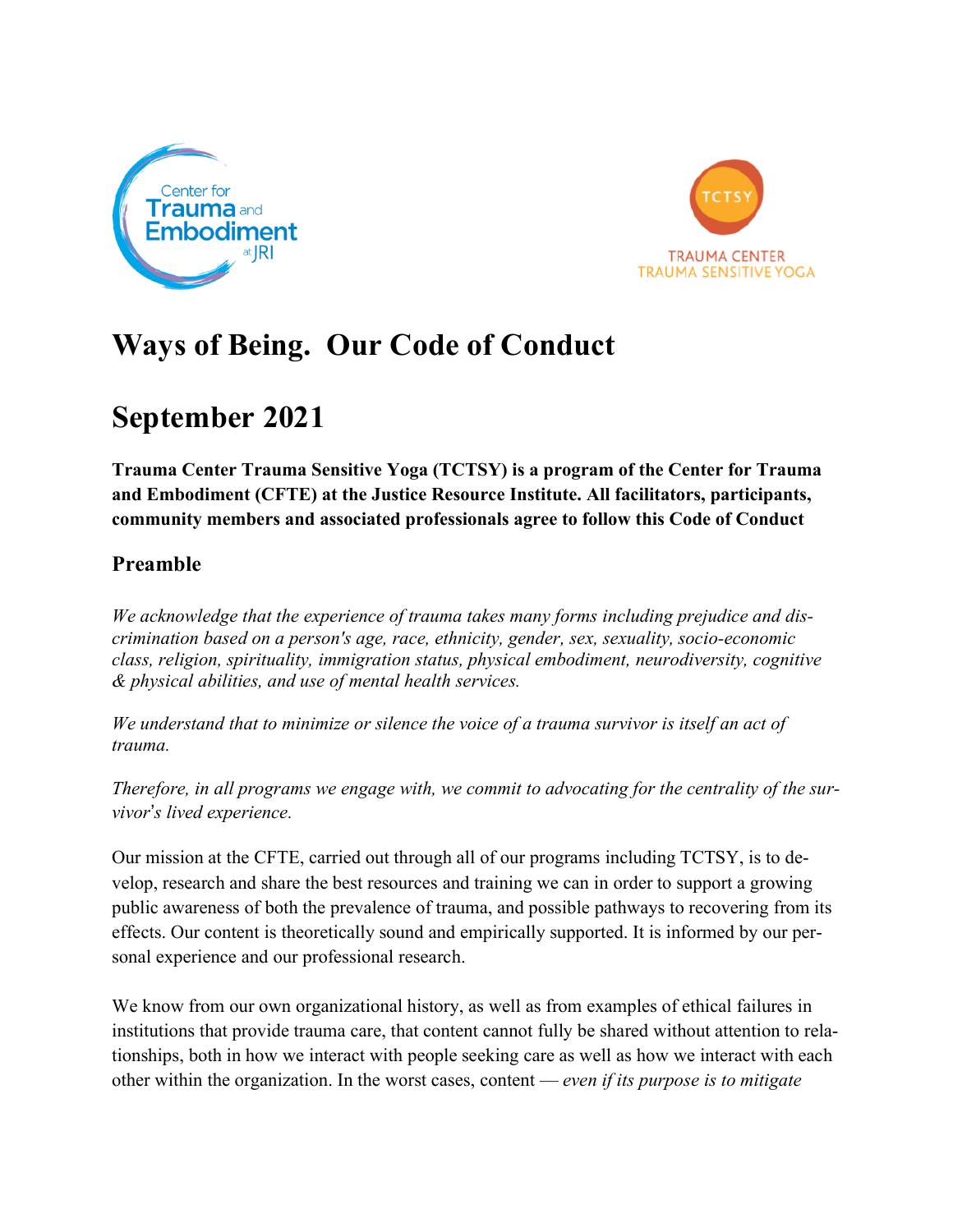*trauma* — can itself cause harm or even retraumatization if it is facilitated without attention to relationship.

Relationship, grounded in respect and transparency, is our guiding value, not only as we connect with clients, but also as we connect with each other. *We believe that trauma sensitivity is not a product to be transferred, but a way of being that we can practice.* We believe that our capacity to communicate the values of interoception (the felt, visceral sense of embodiment), choice making and agency, all key components of the TCTSY model, to people seeking care, is nourished by our ability to share these values with each other.

Our Ways of Being has many roots. Those of us with clinical licenses bring our professional commitments to the table. Those of us from the yoga world bring with us the efforts of many who have worked hard to help improve the culture of safety and transparency within the global community of yoga practice. We *all* bring our lived experiences to the table. The deepest roots of our ethics, those we all share, lie in the indigenous wisdom traditions laid down through ancient precursors to modern day yoga that inspire our work in mindful embodiment, in particular, the practices of ahimsa (universal non-harming).

This document lays out the expectations to which we hold ourselves, our colleagues, participants, and TCTSY-Fs in good standing, and it is rooted in our desire to build a culture that reflects these expectations throughout the fabric of our organization. Cultural layers of organizations include basic underlying assumptions, espoused values, and observable artifacts. That is, cultures drive and influence "ways of being" in organizations. In that way, the "code" for us as an organization is embodied conduct rooted in a value system that names and recognizes not only personal trauma, but also power, oppression, systemic trauma, and systemic violence.

*Please note: Racism, racist ideologies such as white supremacy, and racist behaviors such as systemic violence were created and cultivated by Europeans before there was a "United States" (Stamped from the Beginning, Ibram X. Kendi) and have been fully integrated into western culture and western cultural artifacts for centuries. We acknowledge that TCTSY was developed inside of that very culture and is therefore shaped by this history. We mention the United States specifically not to be hierarchical or U.S.-dominant, but to name how the founding and management practices of CFTE (which occurred within the U.S.) have been impacted and influenced by the socio-historical context of the country within which it was founded.*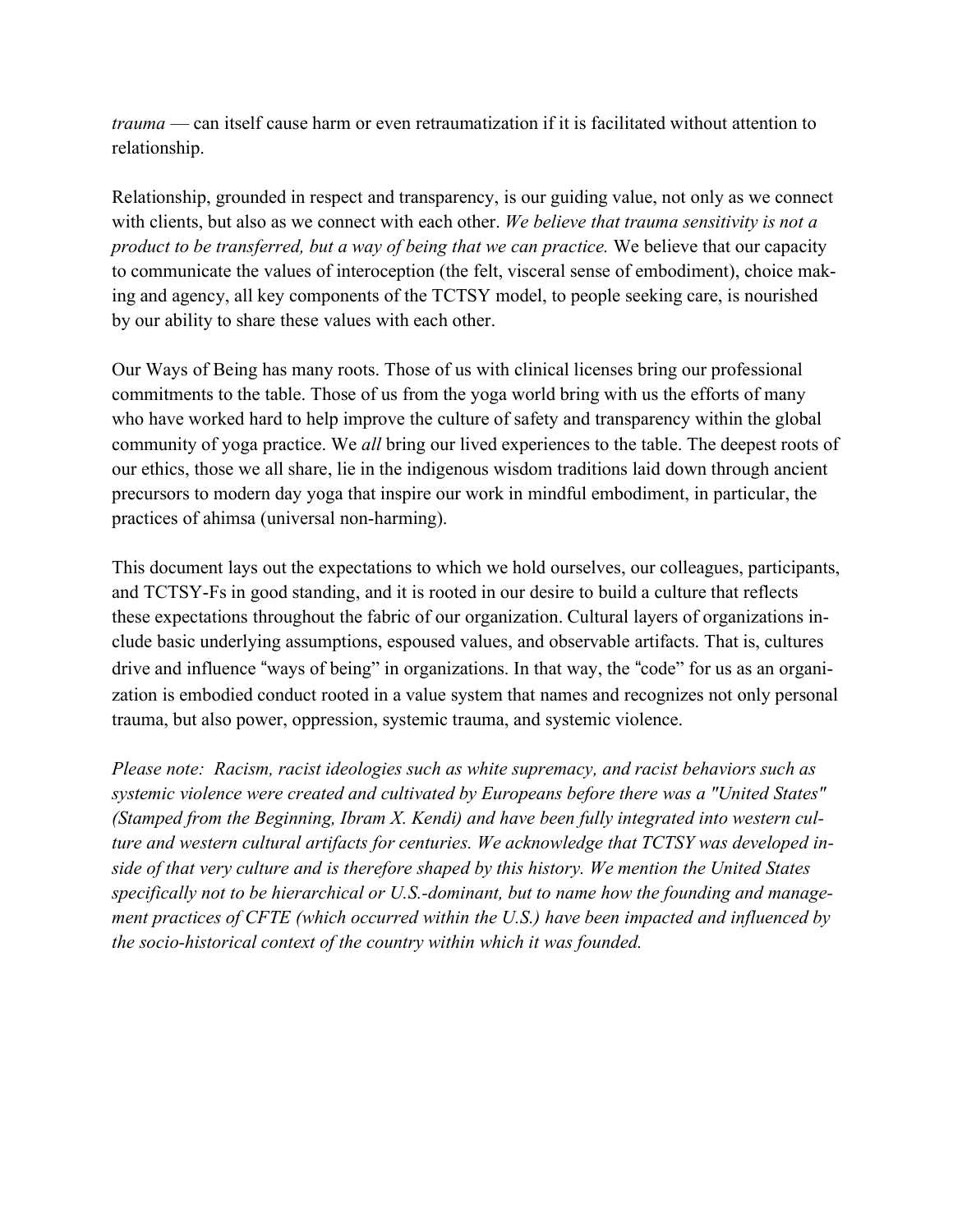#### **TCTSY Ways of Being**

#### **1. Assumptions - foundation of the Ways of Being.**

As facilitators of TCTSY, we assume that:

- **a.** Power is weblike. Trauma is weblike. Connection is weblike.
- **b.** The body is an important source of wisdom.
- **c.** Trauma is not a pathology.
- **d.** Collective trauma is a part of our experience together (racism, ethnocentrism, colonialism, intersectionality, hierarchy, imperialism, power dynamics, etc.)
- **e.** We are not all impacted by the same violence and trauma. We also do not all experience survivorship in the same ways precisely because of systemic violence such as racism and anti-Blackness. This program still predominantly consists of people who identify as white (including people who would be read as white within the western cultural context). Because of that, TCTSY-Fs are being called to sit with the ways that systemic violence has impacted them (NOT just how it's impacted Black Indigenous and People of Color (BIPOC)/Black Asian Minority Ethnic (BAME)) and how non-BIPOC/BAME can show up to help. The same can be said for a variety of other identity dynamics where power / oppression is present – such as gender, social class, sexual orientation, and "ability".
- **f.** Language barriers and barriers to accessing education on trauma in different countries exist.
- **g.** People seeking care deserve full dignity and respect.

#### **2. Values – beliefs about the Ways of Being.**

As facilitators of TCTSY, we believe that the following beliefs and values are central to our professional identity:

- **a.** Given that we are all steeped in the waters of many systems of oppression and hierarchies of human value (i.e., racism, sexism, colonialism, classism, heteronormativity, ableism, ageism, ethnocentrism and many others), we value tools and processes that allow us to be present to our "collective traumas" in a trauma sensitive way.
- **b.** We believe that empathy, connection, and embodiment are not only helpful for those with and for whom we provide service, but also for us as facilitators.
- **c.** Integrity is important to us. We recognize that there are a set of professional standards to uphold and agree to upholding them (see part 3 below).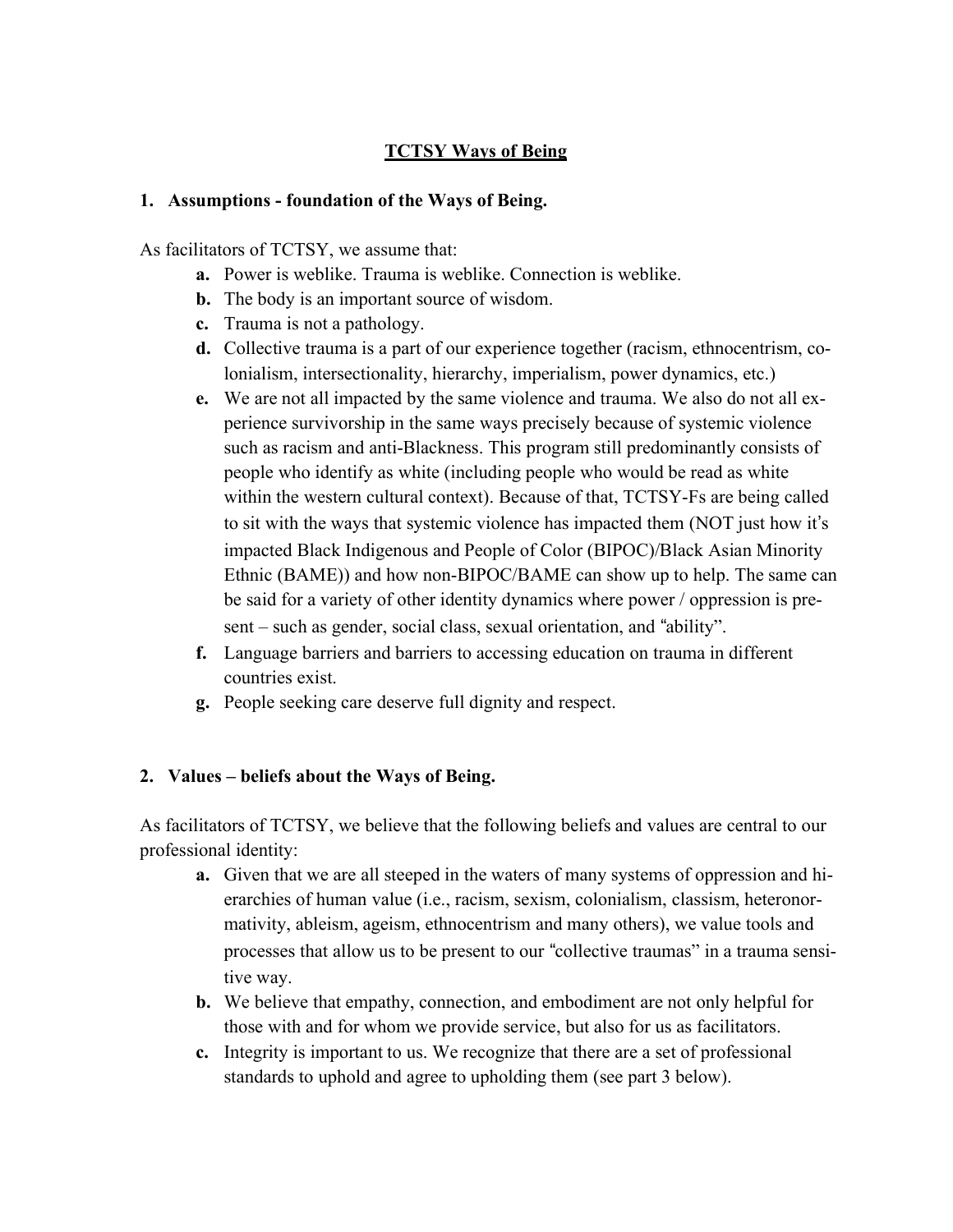**d.** As TCTSY-F, I am deserving of choice and agency in my approach to being and remaining a member in good standing in this organization. If I do choose to be a TCTSY-F in good standing, I understand that it comes with a valued scope of practice that has a set of standards and ways of being that I agree to uphold.

#### **3. Ways of Being – observable artifacts and evidence of our assumptions and values.**

As facilitators of TCTSY, we commit to the following behaviors, which reflect our values and our assumptions:

- **a.** We engage in ongoing reflection (individually and in community) around our position in a system of collective trauma - what is it that I /we have inherited from my/our country and systems of origin around agency, non-coercion, shared authentic experience, interoception.
- **b.** We support people in having at minimum a rudimentary understanding of their own relationship with terms including, but not limited to, "systemic violence", "colonization", "white supremacy", "patriarchy", "cis-heterosexism", "white-body supremacy", "anti-Blackness." Opportunities for this will be provided in several areas.
- **c.** There will be an annual opportunity for TCTSY-Fs to choose if they want to continue to be in good standing\*.
- **d.** TCTSY-Fs will refrain from representing themselves as licensed TCTSY trainers, TCTSY program mentors, or staff of CFTE if they do not hold those positions, and will operate within their scope as certified TCTSY-Fs.
- **e.** Every 2-3 years, there will be an opportunity for TCTSY-Fs to choose if they want to participate in revising our Ways of Being document.
- **f.** Our commitment to our clients:
	- **i.** Provide TCTSY services without prejudice toward sexual identity, gender identity, culture, race, religious or spiritual affiliation, physical or cognitive ability or age.
	- **ii.** Where possible we commit to providing services on sliding scales to enable access to TCTSY services regardless of socioeconomic class.
	- iii. If a client's needs are not met by the practice of TCTSY, the facilitator will endeavor to provide appropriate referrals.
	- **iv.** If considered useful, an agreement that outlines the terms of care will be negotiated and signed by the TCTSY-F and the client. (These agreements are the responsibility of the individual TCTSY-F and their clients/participants, and the Center for Trauma and Embodiment at the Justice Resource Institute is not responsible for these individual agreements.)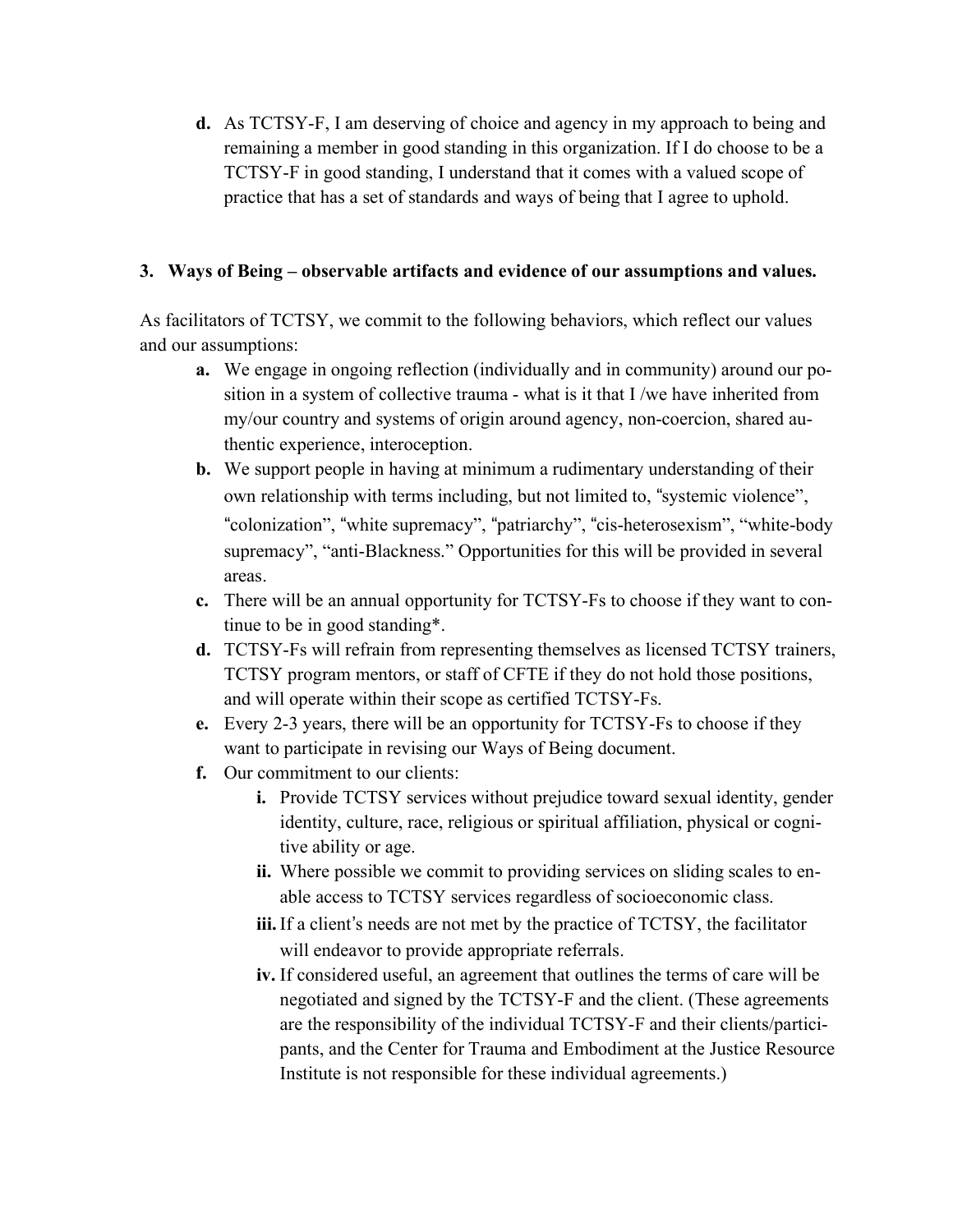- **v.** Commit to obtaining informed consent for all services, whether verbal or written.
- **vi.** Commit to protecting client confidentiality, allowing for exceptions in cases of safeguarding and/or transgression of the law.
- **vii.** Respect a participant's choice to engage in other trauma interventions.
- **viii.** TCTSY-Fs will never have sexual or romantic relations with clients or participants. Because our mandate is specifically complex trauma care, this prohibition around sexual behavior and romantic relationships extends for a lifetime. Sexual behavior is defined as, but not limited to, all forms of overt & covert seductive speech, gestures and behavior, as well as sexualized physical contact.
- **ix.** We recognize that TCTSY is being implemented in a variety of cultural contexts. For example, in a western medical context it is important to refrain from relationships with clients that involve casual socialization or friendship outside of the designated TCTSY session. We encourage upholding the spirit of this intention in a culturally appropriate way wherever one is practicing TCTSY.

*Given all of this, as facilitators of TCTSY, we acknowledge fluidity and change as constant, and so we commit to consistently reflecting upon and revising our beliefs and behaviors to align with the needs of each other and our society.*

**Violation of these standards may result in sanction, probation, suspension or permanent termination of Trauma Center Trauma Sensitive Yoga certification & good standing\* with Center for Trauma and Embodiment.**

**Individuals may file a grievance in written form with the Co-directors of the Center for Trauma and Embodiment, David Emerson. demerson@jri.org, or Jennifer Turner, jturner@jri.org. A written response will be provided within two weeks of the date of receipt.**

**If the person filing the grievance is unsatisfied with the outcome, they may make a final appeal in written form through email to the Director of Training and Trauma Response at JRI, Tara Sagor, tsagor@jri.org, within 7 days of the initial decision. A written response will be provided within two weeks.**

**Where appropriate and where required by law, violation of these guidelines may also result in reporting of infractions to law enforcement, licensing boards, or other relevant entities.**

**TCTSY-Facilitators and/or their employers are responsible for all legal, fiduciary and insurance liability for any services, goods, trainings, or other deliverable practices related to**